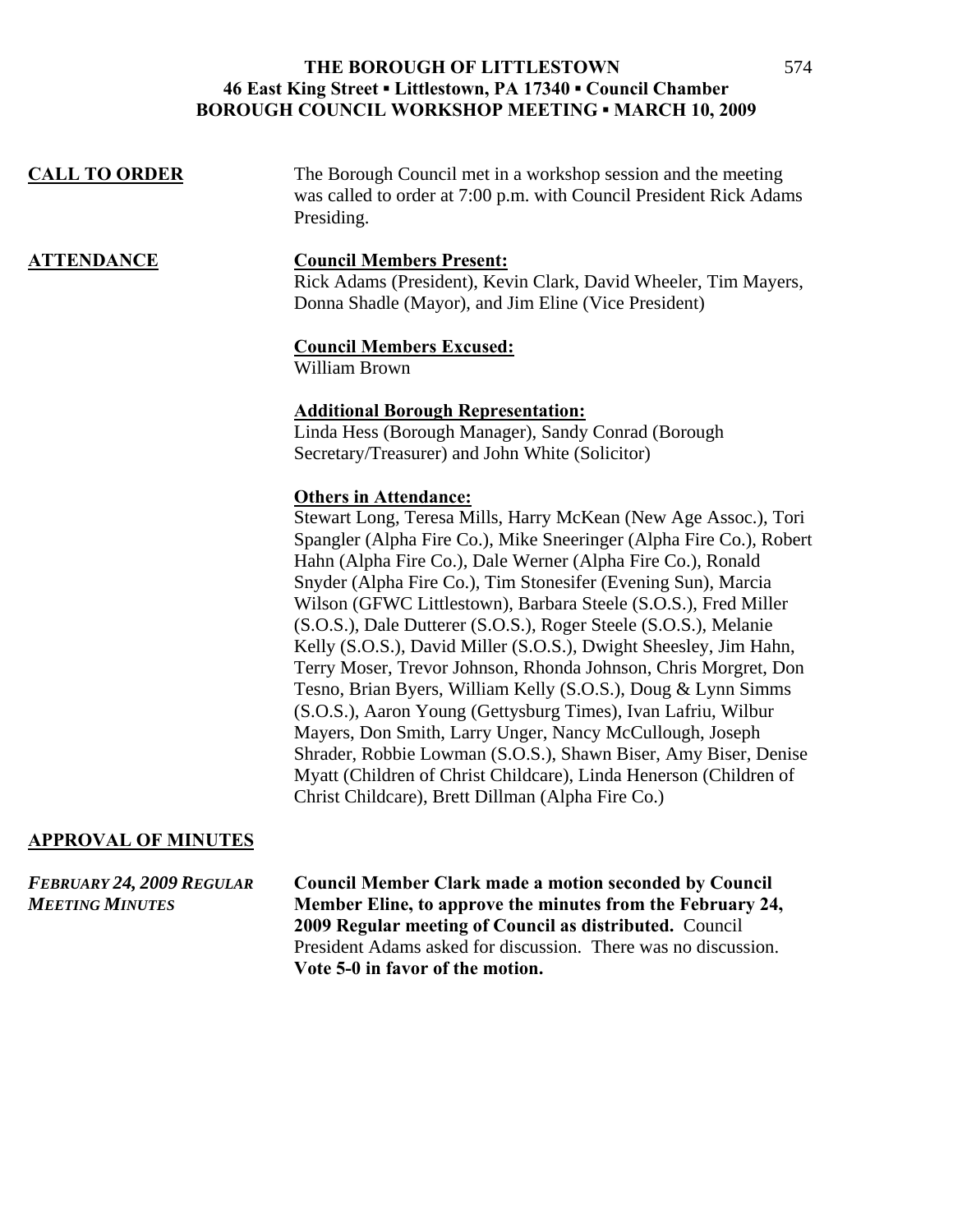### **PUBLIC HEARING**

| <b>CHAPTER 46 RIGHT TO KNOW</b><br><b>ORDINANCE</b>               | <b>Council Member Clark made a motion seconded by Council</b><br>Vice President Eline, to adopt an ordinance Amending the Code<br>of Ordinances of the Borough of Littlestown by Repealing and<br>Replacing the current Chapter 49 with a new Chapter 49,<br><b>Establishing Open Records Policies and Procedures in</b><br>Accordance with Pennsylvania's Right-To-Know, Act 3 of 2008,<br>and to Implement the Provisions of said Act. Council President<br>Adams asked for discussion. There was no discussion. Vote 5-0 in<br>favor of the motion. |
|-------------------------------------------------------------------|--------------------------------------------------------------------------------------------------------------------------------------------------------------------------------------------------------------------------------------------------------------------------------------------------------------------------------------------------------------------------------------------------------------------------------------------------------------------------------------------------------------------------------------------------------|
| <b>DELEGATION</b>                                                 |                                                                                                                                                                                                                                                                                                                                                                                                                                                                                                                                                        |
| <b>WILLIAM KELLY (S.O.S.)</b><br><b>COMMUNITY CENTER BUILDING</b> | Mr. Kelly reviewed his proposal with Council regarding the<br>Community Center Building, located at 46 East King Street.                                                                                                                                                                                                                                                                                                                                                                                                                               |
|                                                                   | <b>Council Member Clark made a motion seconded by Council Vice</b><br>President Eline, to postpone further consideration until the<br>Littlestown Council Regular Meeting, March 24, 2009 at 7:00pm<br>whereby Council will have had sufficient time to digest all the<br>information provided by Save Our School, Inc. and render a<br>final decision on proposals for ownership of Borough property<br>located at 46 East King Street. Council President Adams asked for<br>discussion. There was no discussion. Vote 5-0 in favor of the<br>motion. |
| <b>APPROVAL AND</b><br><b>PAYMENT OF BILLS</b>                    | <b>Council Vice President Eline made a motion seconded by</b><br>Council Member Mayers, to approve the bills in the amount of<br>\$99,489.74. Council President Adams asked for discussion. There<br>was no discussion. Vote 5-0 in favor of the motion.                                                                                                                                                                                                                                                                                               |
| <b>APPROVAL OF</b><br><b>REVENUE AND</b><br><b>EXPENDITURES</b>   |                                                                                                                                                                                                                                                                                                                                                                                                                                                                                                                                                        |
| <b>TREASURER'S REPORT</b>                                         | <b>Council Vice President Eline made a motion seconded by</b><br><b>Council Member Clark, to approve the Treasurer's Report for</b><br>the month of February. Council President Adams asked for<br>discussion. There was no discussion. Vote 5-0 in favor of the<br>motion.                                                                                                                                                                                                                                                                            |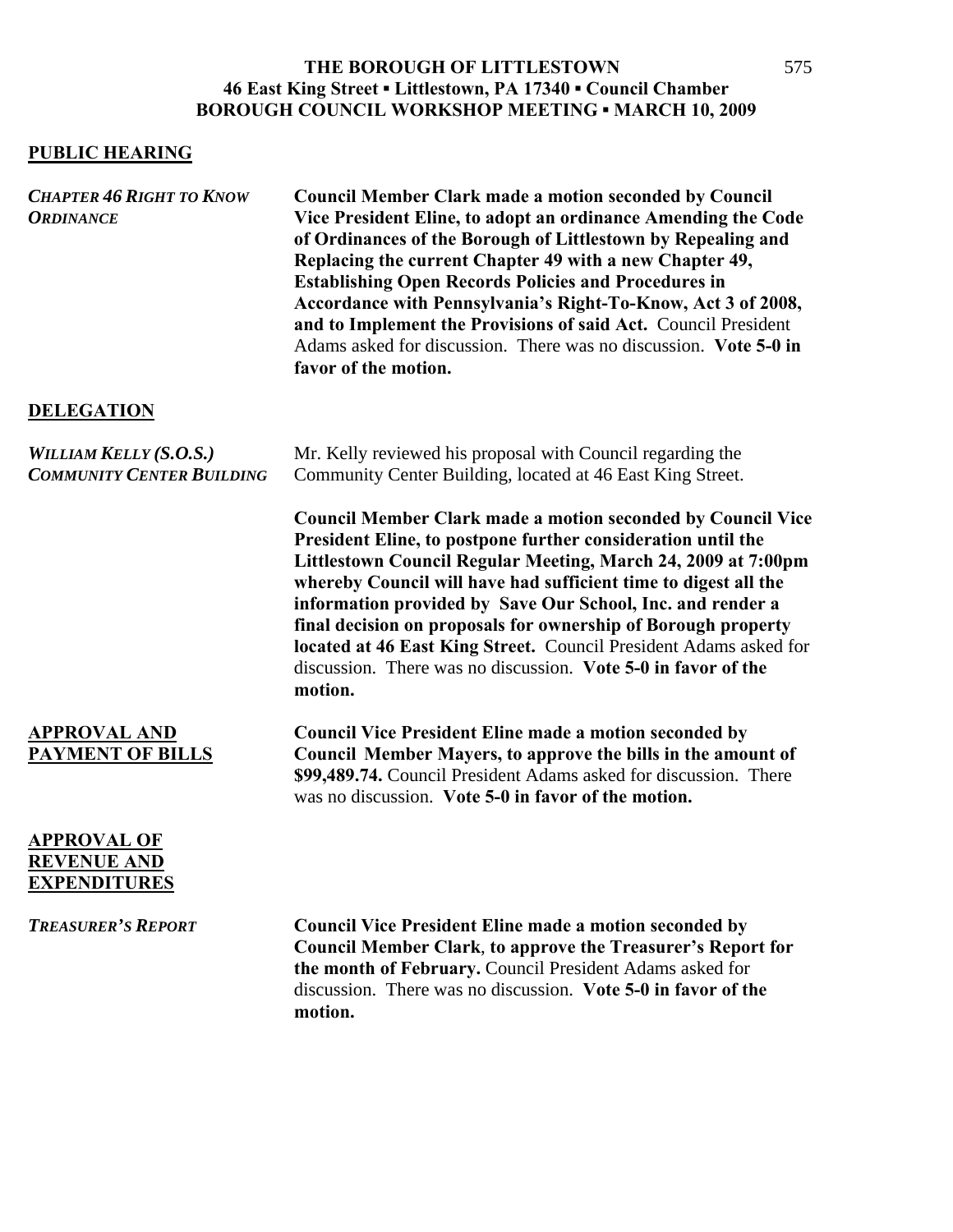| <b>FINANCIAL REPORT</b>                                                                            | <b>Council Vice President Eline made a motion seconded by</b><br>Council Member Clark, to approve the Financial Report.<br>Council President Adams asked for discussion. There was no<br>discussion. Vote 5-0 in favor of the motion.                                                                                                                                                                                                                                                                                                                                                         |
|----------------------------------------------------------------------------------------------------|-----------------------------------------------------------------------------------------------------------------------------------------------------------------------------------------------------------------------------------------------------------------------------------------------------------------------------------------------------------------------------------------------------------------------------------------------------------------------------------------------------------------------------------------------------------------------------------------------|
| <b>RESERVE SAVINGS REPORT</b>                                                                      | <b>Council Vice President Eline made a motion seconded by</b><br><b>Council Member Mayers, to approve the Reserve Savings</b><br><b>Account Report.</b> Council President Adams asked for discussion.<br>There was no discussion. Vote 5-0 in favor of the motion.                                                                                                                                                                                                                                                                                                                            |
| <b>UNFINISHED BUSINESS</b>                                                                         |                                                                                                                                                                                                                                                                                                                                                                                                                                                                                                                                                                                               |
| <b>JOINT COMPREHENSIVE PLAN</b><br><b>PUBLIC HEARING</b><br><b>MARCH 18, 2009 AT 7 P.M.</b>        | There will be a Joint Comprehensive Plan public hearing on<br>March 18, 2009 at 7 p.m. The meeting will be held at 10 South<br>Queen Street, $2nd$ Floor. The meeting requires a quorum from the<br>Borough of Littlestown, Germany Township and Union Township.                                                                                                                                                                                                                                                                                                                              |
| <b>NON-AGENDA</b>                                                                                  |                                                                                                                                                                                                                                                                                                                                                                                                                                                                                                                                                                                               |
| <b>EXTENSION FOR THE GIRL</b><br><b>SCOUTS REGARDING REMOVAL</b><br>OF ITEMS FROM 46 EAST KING ST. | <b>Council Member Clark made a motion seconded by</b><br><b>Council Member Mayers, to approve an extension for the Girl</b><br>Scout Troup to remove items from 46 East King Street up until<br>March 31, 2009 at 5:00pm. Council President Adams stated that<br>this was a non-agenda item and asked for discussion. Mr. Kelly<br>asked if it was possible to give an extension to all the organizations<br>that occupy the building. A representative from the Boy Scouts<br>stated that they would like an extension. There was no further<br>discussion. Vote 5-0 in favor of the motion. |
|                                                                                                    | <b>Council Member Wheeler made a motion seconded by Council</b><br>Member Mayers, to approve an extension for all the<br>organizations that utilize 46 East King Street up until March 31,<br>2009 at 5:00pm. Council President Adams stated that this was a<br>non-agenda item and asked for discussion. There was no further<br>discussion. Vote 5-0 in favor of the motion.                                                                                                                                                                                                                |
| <b>NEW BUSINESS</b>                                                                                |                                                                                                                                                                                                                                                                                                                                                                                                                                                                                                                                                                                               |
| <b>ANNA CUMMINGS WATER BILL</b>                                                                    | Ms. Anna Cummings sent a letter to Council regarding her water bill<br>for the property located at 21 $\frac{1}{2}$ East King Street. Council President<br>Adams referred this to the Utilities Committee for review.                                                                                                                                                                                                                                                                                                                                                                         |
| <b>BOROUGH SOLICITOR</b>                                                                           | Reported that the Keller/Boyer Street Townhouses plan has been<br>resolved and all has been recorded.                                                                                                                                                                                                                                                                                                                                                                                                                                                                                         |